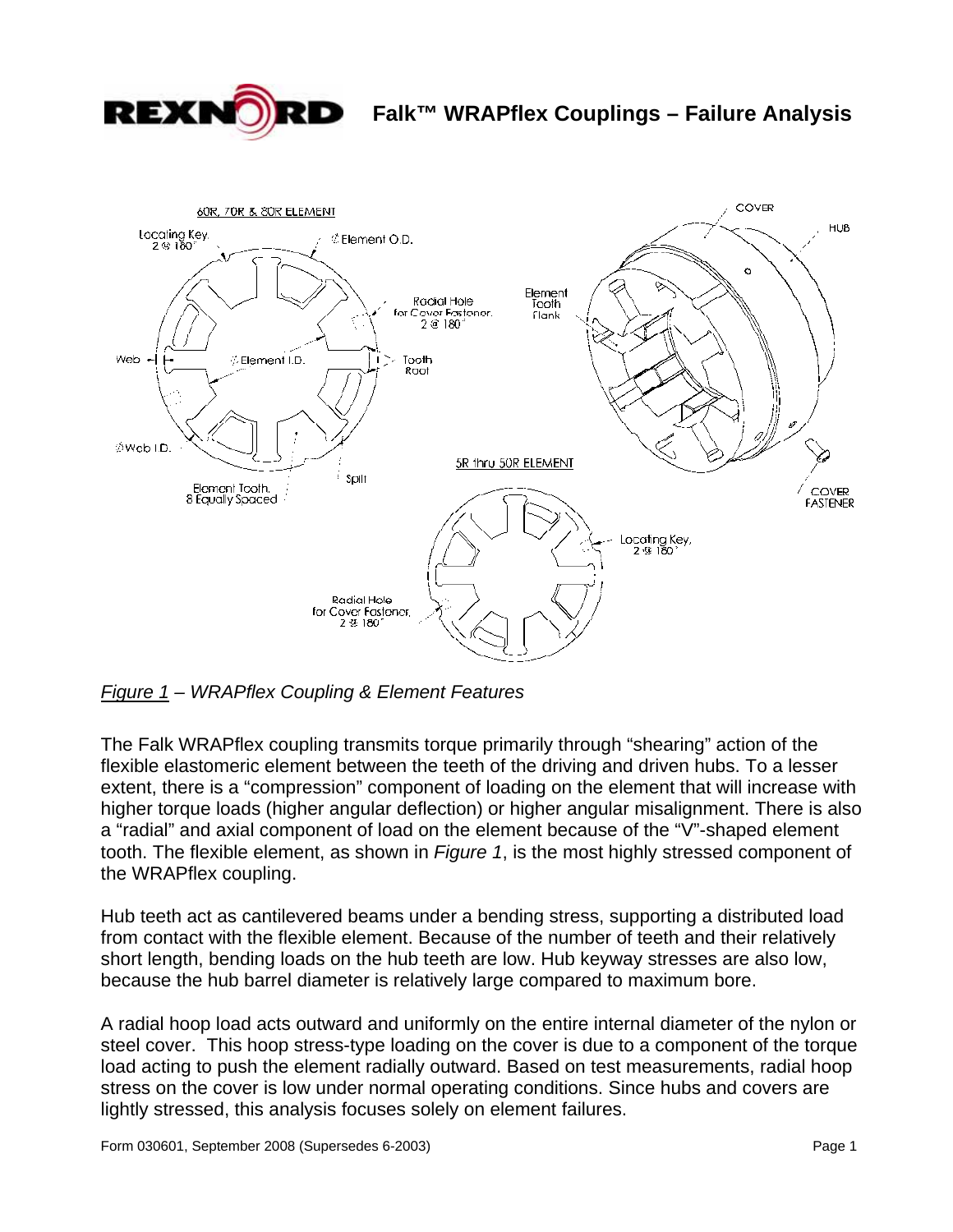There are three primary modes of element failure, not including environmental influences. The three modes of element failure are: 1) Torque Overload, 2) Torsional Fatigue, and 3) Wear. All three modes of element failure were reproduced in controlled testing. The predominant mode of failure seen thus far from the field is "wear" due to excessive angular misalignment. "Torque overload" and "torsional fatigue" incidences from the field have been uncommon.

## Torque Overload

During ultimate strength testing of the 20R, under ambient conditions, the coupling withstood 7 to 8 times its rated torque before the element failed. This same performance should not be expected for all sizes. Larger WRAPflex couplings will tend to have a lower ultimate strength capacity and lower fatigue capacity than smaller sizes. The WRAPflex coupling is generally more vulnerable to fatigue than to overloads, and thus it is rated primarily on its fatigue performance. For this reason, the coupling's ultimate strength performance is simply a function of the required fatigue capacity. It is also important to keep in mind that ultimate strength may vary considerably depending on the operating environment. For instance, higher temperatures will tend to soften and weaken the element.

During a torque overload, angular deflection of the hubs is high. It can be as high as 10 times the normal deflection at rated torque. At such high angular deflections, the hub teeth act almost like shears. The forward, outer edge of the hub teeth begins to embed and tear/shear through the element material at the element tooth root, as shown in *Figure 2*. If torque continues to increase, the hub teeth will shear completely through the element and actually tear out portions of element teeth, as shown in *Figure 3*. If the equipment continues to run after an element failure, there is an increased possibility of cover failure.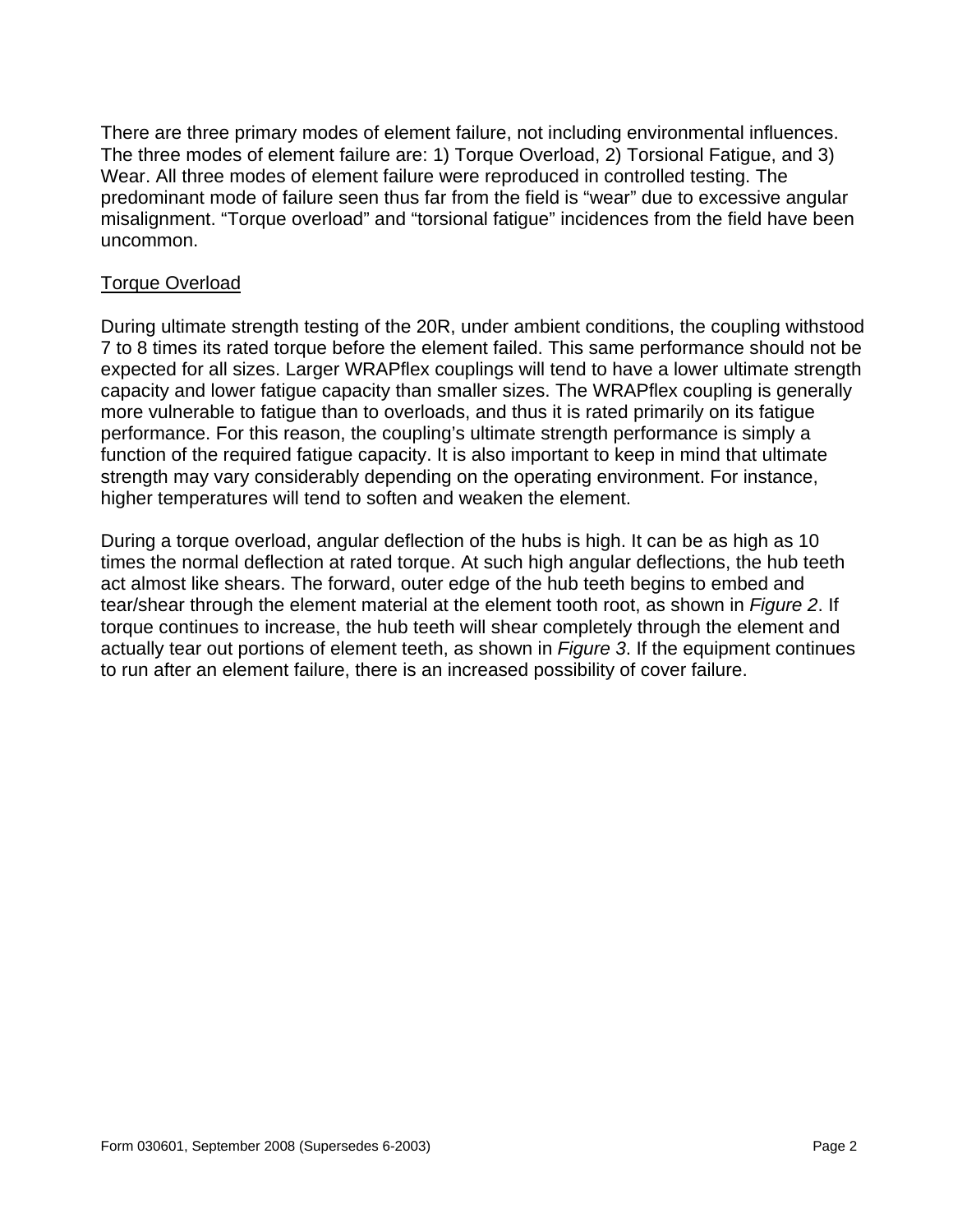

*Figure 2 – Tear in Element Tooth from Hub Tooth embedding under Torque Overload* 



*Figure 3 - Shearing of Element Teeth under Torque Overload* 

If properly selected, an ultimate strength failure should be rare. However, environmental factors can play a role and must be considered when analyzing a failure. Obviously, the best time to consider operating environment is prior to coupling selection. Certain chemicals or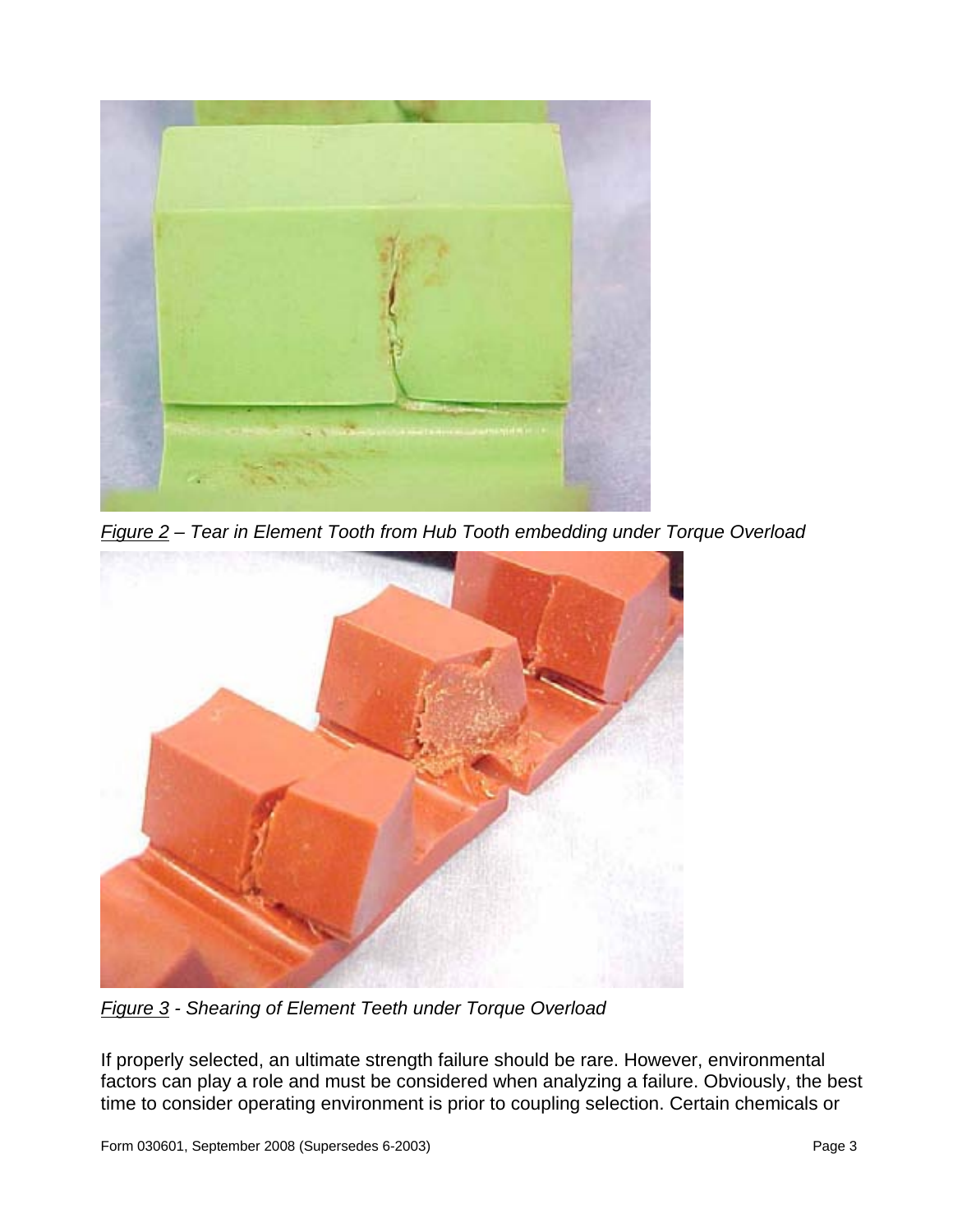fluids, as well as exposure to extremes of hot and cold, can substantially weaken the element or even the nylon cover. In such cases, the WRAPflex coupling may not be appropriate. *Refer to Bulletin 497-110 for WRAPflex fluid/chemical compatibility.*

Lastly, there has been some tendency for end-users to want to use the WRAPflex coupling for overload protection. The assumption the end-user is making is that the element will shear during an overload or lock-up at some "predictable" level of torque and thereby disconnect. This is a very erroneous and potentially dangerous assumption, primarily because of the variability in element properties under different environmental operating conditions and partly because of the wide manufacturing tolerances typical of rubber and plastic parts. Even if the element were to shear as desired, it is impossible to predict how the coupling will perform while free spinning. There would be potentially many loose pieces of element material that could work out of the cover or even jam up between the cover and hub, causing a cover failure. **Even though the Wrapflex coupling can potentially protect connected equipment during an overload, it should not be promoted as a shear device for overload protection for the reasons noted above.** 

## Torsional Fatigue

Under cyclical loading, the WRAPflex element dampens and absorbs a portion of the vibratory torque energy. The energy that the element absorbs is transformed as heat inside the element. If the amplitude or frequency of vibratory torque is so great that the element is not capable of dissipating the energy, internal temperatures within the element may become high enough to physically alter or break down the element material from the inside out. If this occurs, the element material will lose strength rather rapidly and will likely fail. A failure of this nature may appear outwardly similar in appearance to a torque overload or fatigue failure *Figure 4a*. The difference between the two types of failure can be discerned by either taking a cut through the center of a single element tooth, as shown in *Figure 4b* or by examining the element cover screw hole bottom for a "bulged" appearance (*Figure 4c*). *Figure 4b* reveals how heat build-up due to vibratory torque breaks down and transforms (melts) the element material from the inside out. An element that has failed due to pure torque overload or low frequency/load fatigue will not show any physical break down of the element material. As with torque overload, exposure to certain chemicals or extreme hot or cold may also be a factor in a fatigue type failure.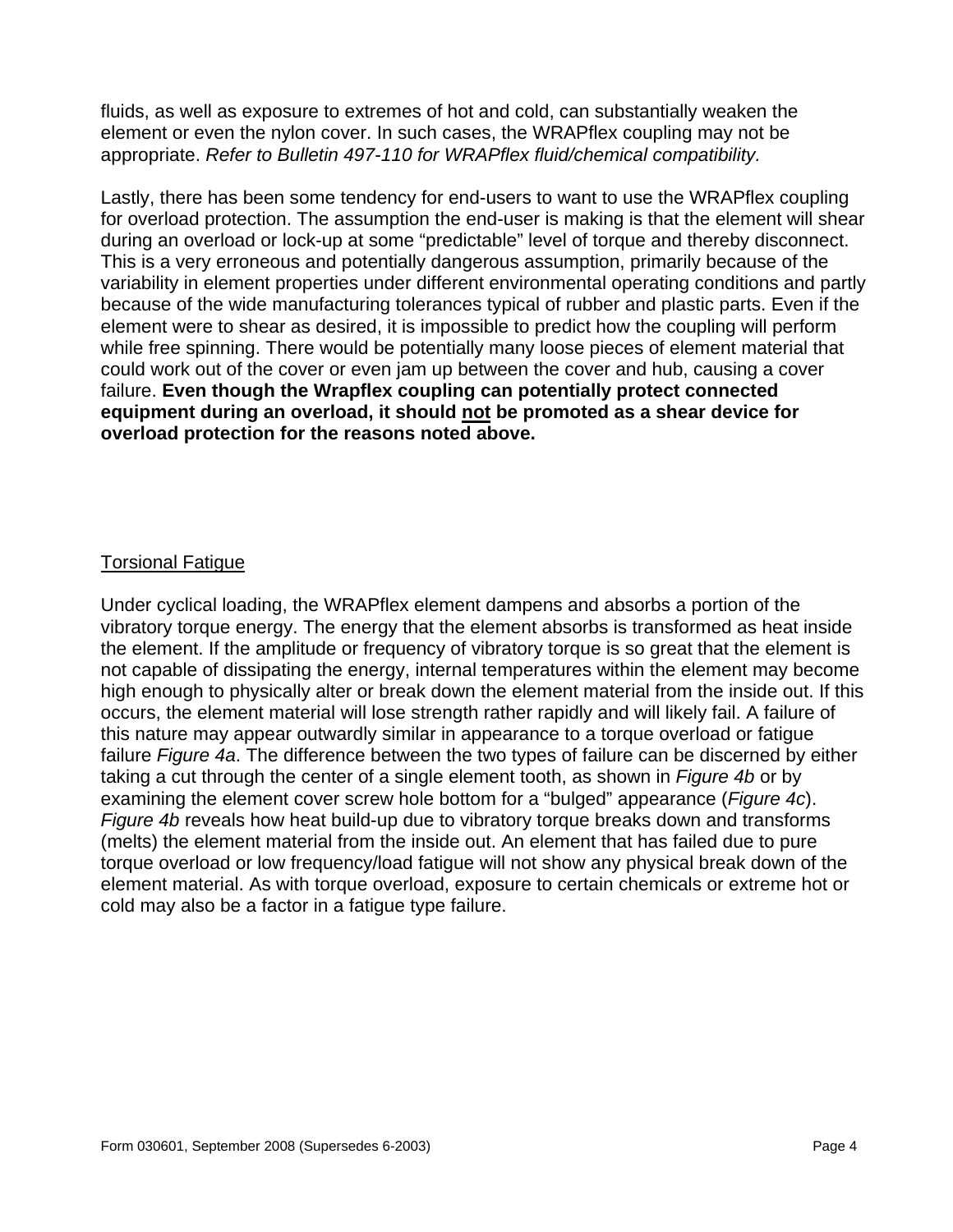

 *a) Element Tooth Failure b) Cut Thru Element Cover Hole c) Element Cover Hole Bulge Figure 4 - Heat-Effected Element Tooth due to Vibratory Loading* 

Vibratory torque can also give rise to a relatively slow fatigue failure, if heat build-up within the element is not excessive. In this case, cyclical loading leads to a slow progression of cracks in the element, without physically breaking down the element material. Cracks begin to form on the tooth flank and at the tooth root. Often, two cracks will converge near the center and root of one tooth flank and angle outward to the element I.D., as shown in the lefthand photo of *Figure 5*. Over time, flank cracks will continue across the I.D. and actually join the cracks on the opposite flank. Cracks at the root or web of the element typically start on one side and progress towards the center of the element. Surprisingly, the WRAPflex element will continue to carry full torque even after it has become severely cracked. For this reason, a replacement element is recommended only if a piece of element tooth has broken off or is close to breaking off, or the element is close to separating at the web.



*Figure 5 - Flank & Web Cracks on Element Teeth due to Vibratory Loading (Fatigue)*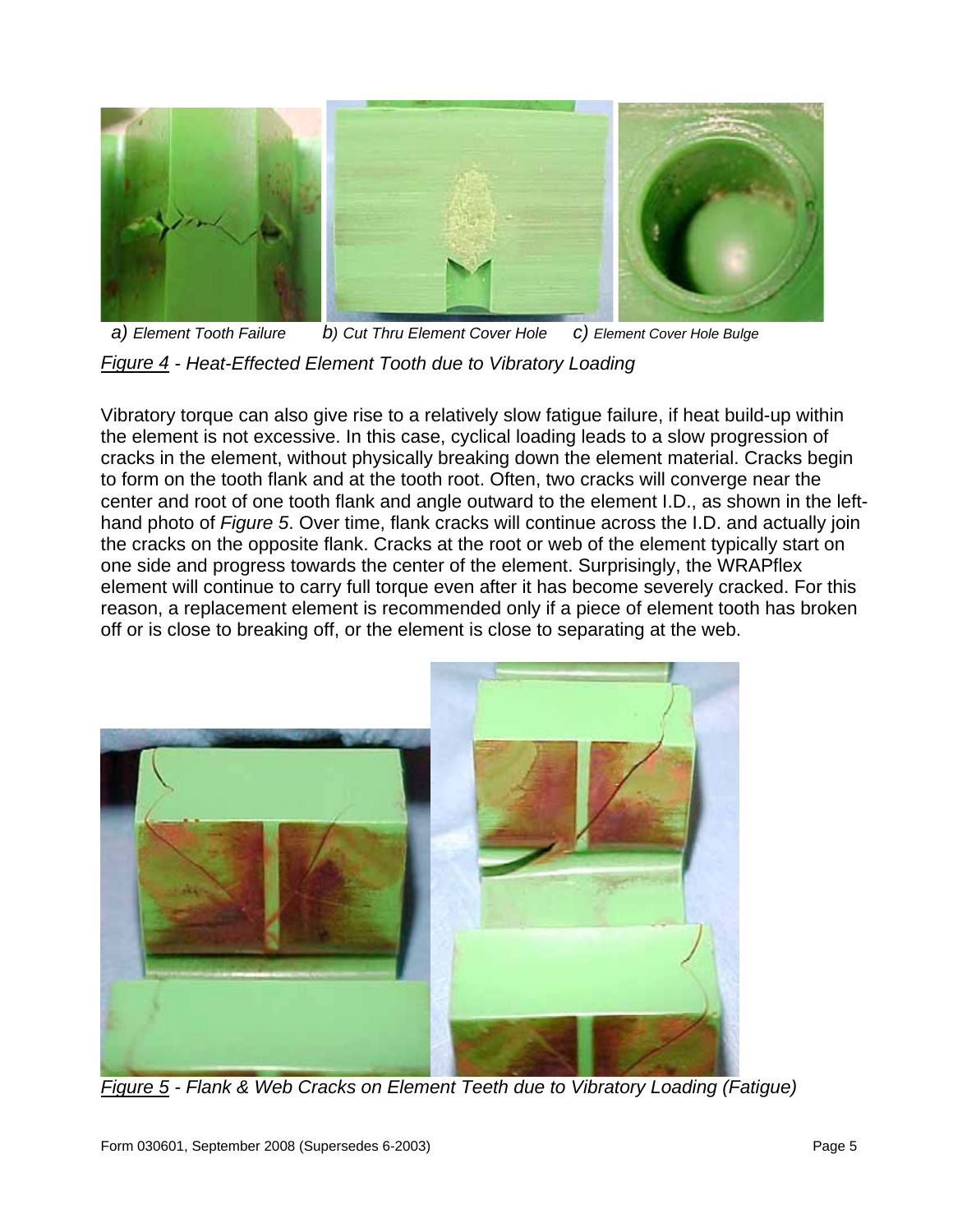A rusty orange residue is visible on the element tooth flanks, as shown in *Figure 5*, and on the hub teeth. This residue is due to fretting corrosion. Fretting is a result of friction when the hub teeth slide against the element teeth during vibratory loading. It is not uncommon for this type of coupling and should not be construed, in and of itself, as an indicator of failure.

As with vibratory loading, fretting corrosion is common with high angular misalignment due to the sliding action of hub teeth on element teeth. Again, fretting corrosion alone is not an indicator of failure.

#### Wear

Element wear is typically a direct result of high angular misalignment. Parallel misalignment alone has little effect on the coupling, but may induce relatively high radial shaft loads. Based on testing at various levels of angular misalignment, element wear will become noticeable somewhere between 1.0 to 1.5 degrees of misalignment. The element wear rate also appears to be directly proportional to the amount of angular misalignment. In other words, the element will wear faster at 2.0 degrees of misalignment versus 1.5 degrees.

When the WRAPflex coupling runs under high angular misalignment, one hub tends to grip the element while the other hub works back and forth against the element. This back and forth working motion and the related friction is the mechanism that causes wear. Wear debris, as shown in *Figure 6*, will accumulate over time and is a good indicator of high angular misalignment.



*Figure 6 - Element Wear Debris due to Excessive Angular Misalignment* 

One side of the element is generally unaffected (typically compression set or distortion of urethane rather than abrasive wearing of urethane contact surface), but the other side that sees the working motion from one hub begins to wear away, as shown in *Figure 7*. Eventually, enough of the element tooth will have worn away so that the remaining portion of

Form 030601, September 2008 (Supersedes 6-2003) Page 6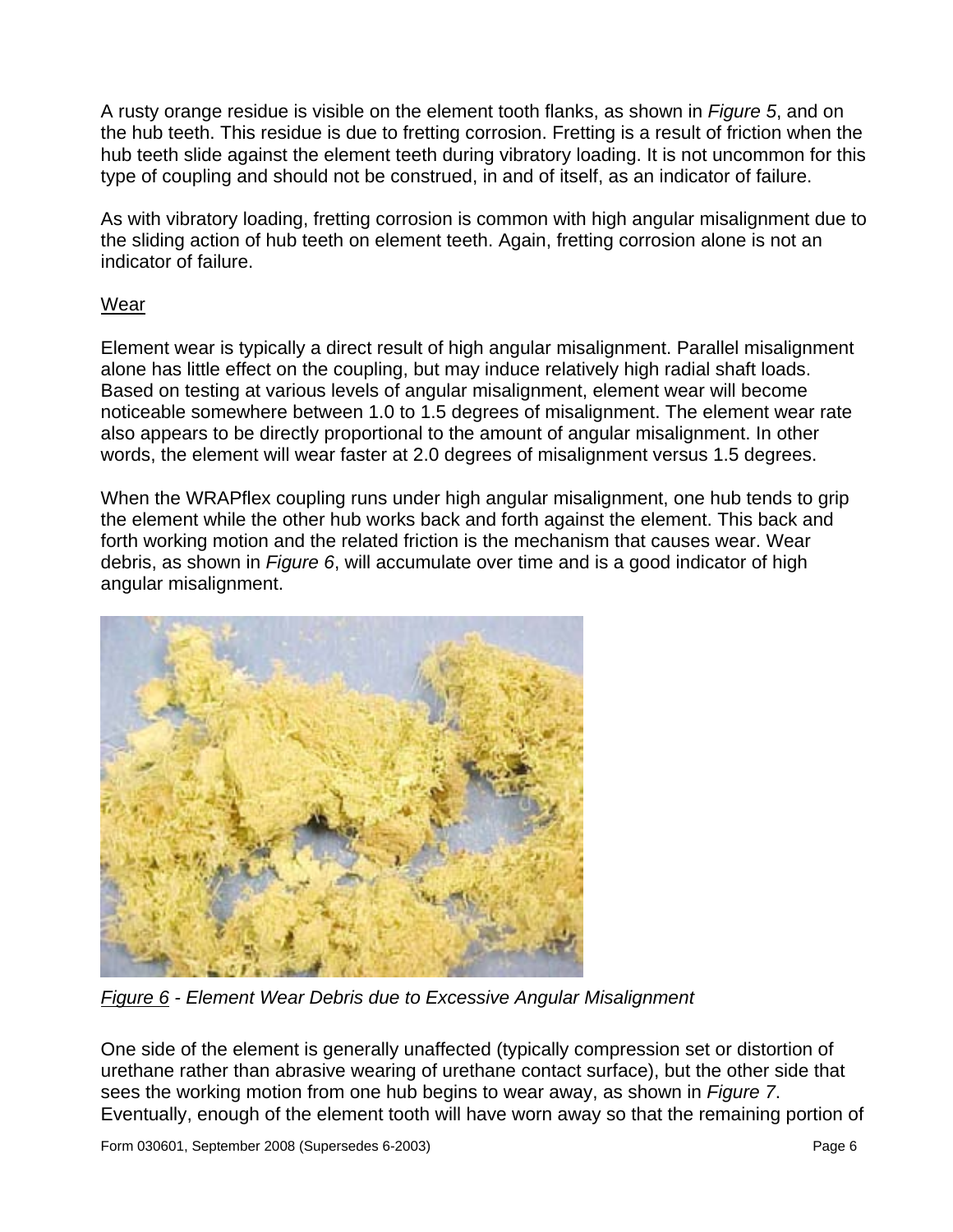tooth can no longer carry the load. At this point, the remaining portion shears away and the coupling fails. If the problem is not discovered until after the element has failed, the hubs spin free. While free spinning, the cover may be damaged and the element will actually begin to melt due to the high speed friction forces, as shown in *Figure 8*.



*Figure 7 - Partial Element Tooth Wear due to Excessive Angular Misalignment* 



*Figure 8 – Complete Wear Failure & Melting of Element after Free Spinning, due to High Angular Misalignment* 

In addition to wear caused by very high angular misalignment, the urethane surfaces may begin to experience wear or cracking due to extended service life**. Although predictable**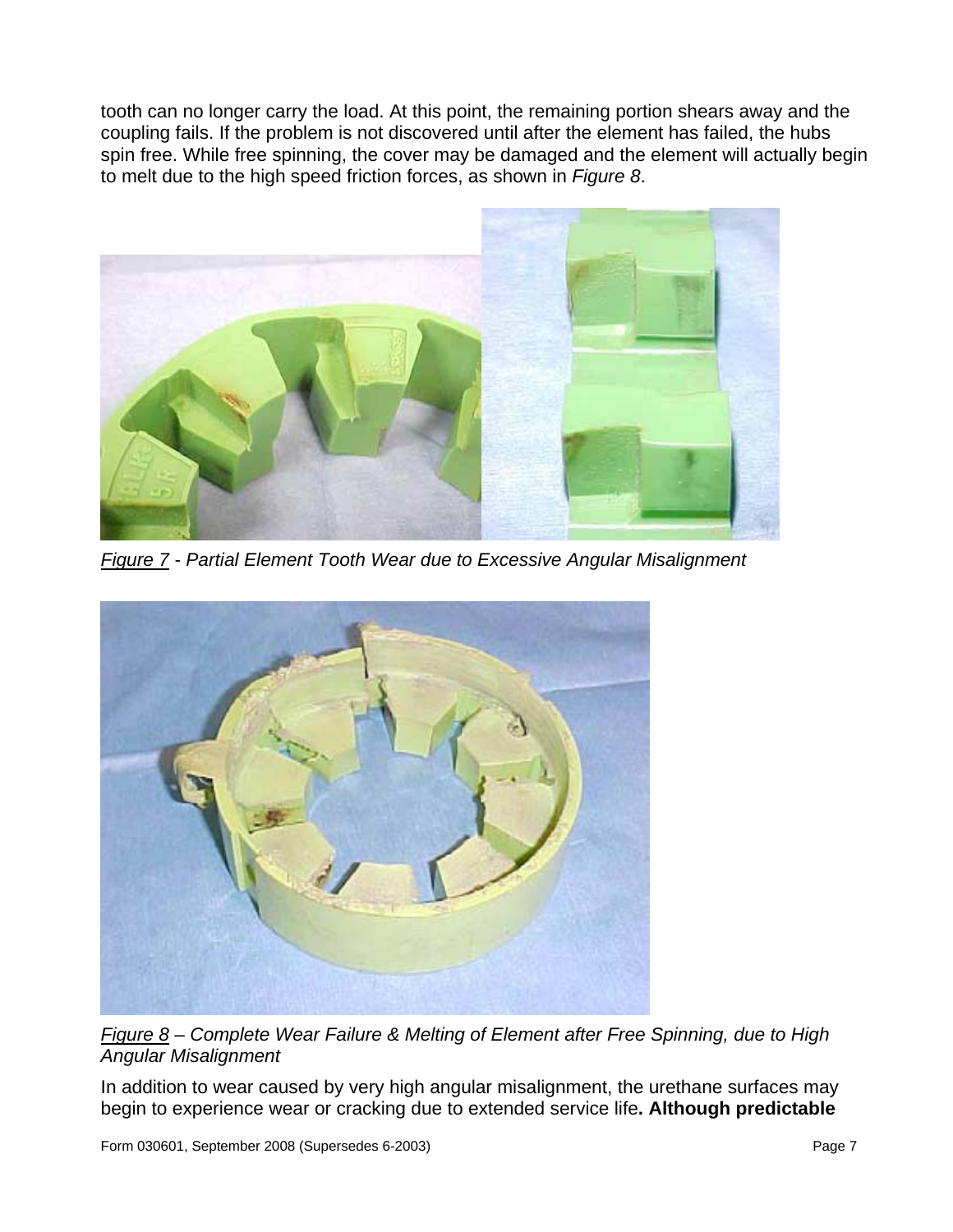**urethane element life is difficult to determine, it is advisable to replace the element in applications that are sensitive to unplanned downtime (i.e. process critical equipment or backup equipment) after 26,000 hours of operation, 10% tooth wear or every three (3) years. In such applications, the coupling should be inspected quarterly for signs of wear or damage (look for signs of urethane dust or iron oxide dust).** Following is a chart that lists calculated urethane wear amounts for establishing replacement criteria (does not account for element skewing or torsional deflection of the urethane due to torsional windup):

| <b>SIZE</b>     | <b>ELEMENT</b> | <b>ALLOWABLE</b> | <b>CALCULATED</b> | <b>ALLOWABLE</b> | <b>CALCULATED</b> |
|-----------------|----------------|------------------|-------------------|------------------|-------------------|
|                 | <b>TOOTH</b>   | WEAR @           | <b>BACKLASH</b>   | WEAR @           | <b>BACKLASH</b>   |
|                 | <b>WIDTH</b>   | 10% TOOTH        | @ 10% WEAR        | <b>20% TOOTH</b> | @ 20% WEAR        |
|                 | (IN)           | <b>WIDTH</b>     | (IN)              | <b>WIDTH</b>     | (IN)              |
| 5R              | 0.516          | 0.052            | 0.102             | 0.103            | 0.154             |
| 10 <sub>R</sub> | 0.623          | 0.062            | 0.113             | 0.125            | 0.175             |
| <b>20R</b>      | 0.841          | 0.084            | 0.135             | 0.168            | 0.219             |
| 30R             | 0.984          | 0.098            | 0.149             | 0.197            | 0.247             |
| 40R             | 1.212          | 0.121            | 0.172             | 0.242            | 0.293             |
| 50R             | 1.477          | 0.148            | 0.190             | 0.295            | 0.338             |
| 60R             | 1.929          | 0.193            | 0.252             | 0.386            | 0.445             |
| 70R             | 2.291          | 0.229            | 0.288             | 0.458            | 0.517             |
| 80R             | 2.754          | 0.275            | 0.334             | 0.551            | 0.610             |

## Environmental Effects

Exposure to certain chemicals or fluids (including steam) or exposure to high or low ambient temperatures may promote failure. The operating temperature range for the WRAPflex coupling is  $-40^{\circ}$ C (-40°F) to 95°C (200°F). When analyzing a WRAPflex coupling failure, it is very important to consider operating environment. Elastomer couplings are more sensitive to environment than most non-elastomer couplings. Exposure to incompatible chemicals will usually result in softening and thus weakening of the element material. To a lesser extent, certain chemicals or fluids may also affect the nylon cover. In cases of fluid or chemical exposure, refer to *Bulletin 497-110* for WRAPflex fluid/chemical compatibility. Also keep in mind that higher temperatures will increase the element's or nylon cover's vulnerability to damaging fluids. Even without exposure to chemicals, temperatures approaching  $95^{\circ}$ C  $(200^{\circ}$ F) will reduce overall strength of the coupling.

### **Miscellaneous**

Under severe vibratory loads (i.e. pump cavitation, system resonance frequency or nonflywheel engine drive systems) or lightly loaded applications (i.e. very large service factors due to bore capacity, etc.), the urethane element may wear the hub steel teeth. This aggressiveness may create a fretting corrosion condition (a red powdery abrasive dust) that may wear the hub teeth as shown in *Figure 9.*